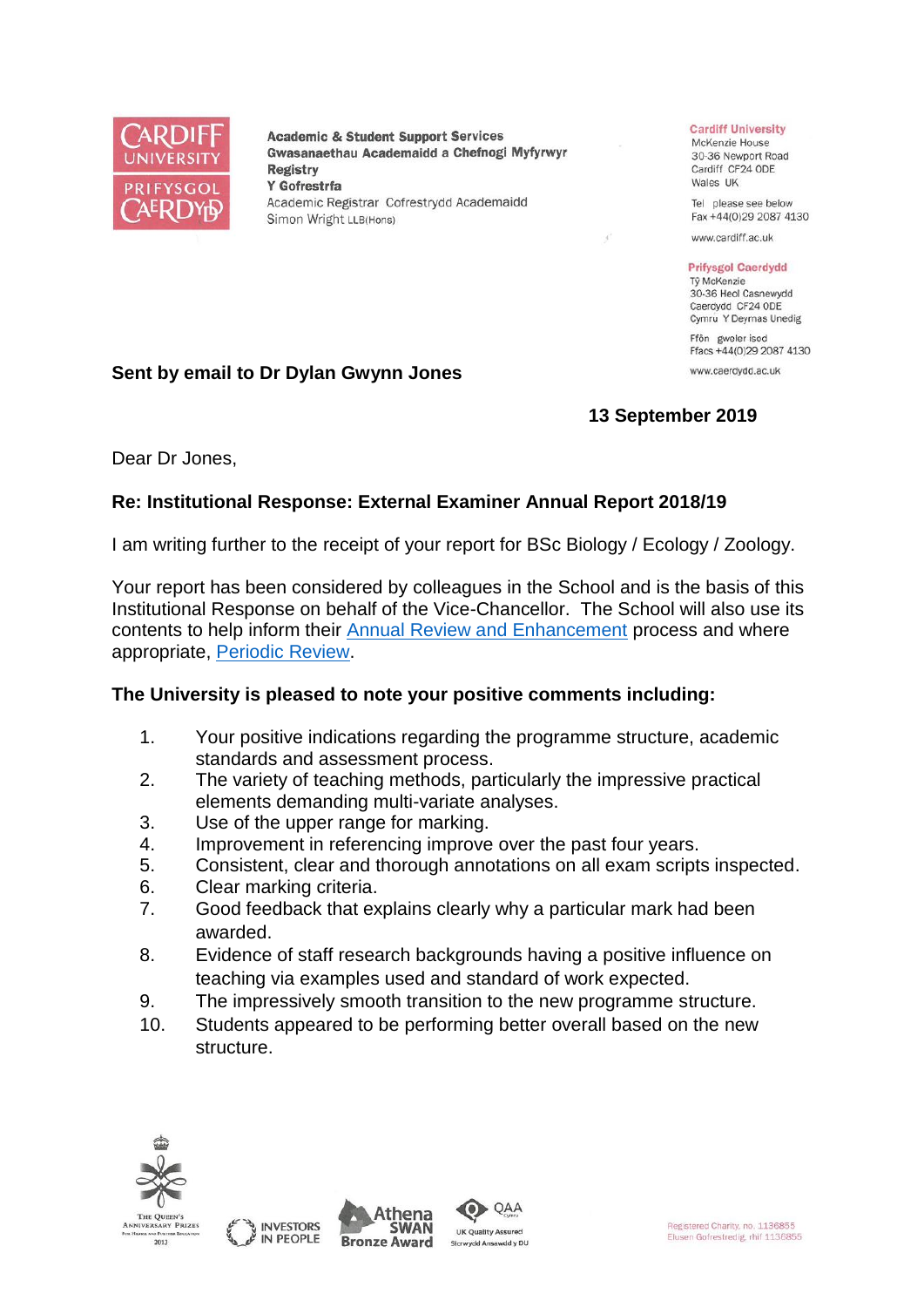#### **Issues highlighted in your report and response provided by the School:**

## 1. *Programme Structure: Opportunities for field training possibly reduced in new structure.*

There is the same field course provision for our current degree schemes as we had previously in the curriculum. This includes a 10 credit field course module (BI2134, taken at the end of Year 2), and a week-long field course (taken at the beginning of Year 2), as well as day-long field courses for the modules BI2131 (Animal Diversity and Adaptation) and BI2133 (Ecology and Conservation – A). However one possible impact is that in order to take BI2134, students also are required to enrol on the 30 credit BI2133 module. As a consequence, this may potentially deter some students who would have been interested in a 10 credit module, but not a (*de facto*) "40 credit" module. We are considering offering the field course module as an additional 'research experience' for Year 2 students to attend (space permitting) outside of the formal curriculum, but the implications of this need to be carefully considered as this would potentially include students who are working on the taught activities for credit, and those who are not.

The timing of the Final Year Project may have impacted on the opportunity for field course-related work, due to the earlier submission date of the project report. However, we feel this will have been compensated by the earlier start of the Final Year Project work (late October, rather than December/January) so we anticipate that this will improve opportunities for field-related work in the final year.

An additional issue which may have impacted on students enrolling on the BI2134 module is that until the 2019/20 intake, we were not able to advertise BSc Biological Sciences (Zoology) on UCAS, and so we strongly suspect that we have not attracted students who would previously have enrolled on the BSc Zoology or BSc Ecology degrees. Indeed, we have noted that the number of students taking the Ecology/Field-course compared to previous years has dropped relative to the number of students that we used to recruit onto the Zoology degree. We have introduced Biological Sciences (Zoology) as an entry degree scheme for 2019/20 intake, and so hopefully will address this deficiency, but will monitor this impact.

#### 2. *Academic Standards: Examination answers were comparable in terms of content but were not as well written as in previous years.*

We also noted that there were some discrepancies in exam answers compared to previous years, including less use of independent reading. This may be due to three reasons; (a) Less focus on essay writing in exams in Year 2 compared to previous years (this has been remedied by increasing the time allocated to essay writing in Year 2 exams and improved support for students in Year 2 for this skill); (b) Insufficient support for essay writing in Year 3 (although sessions were run around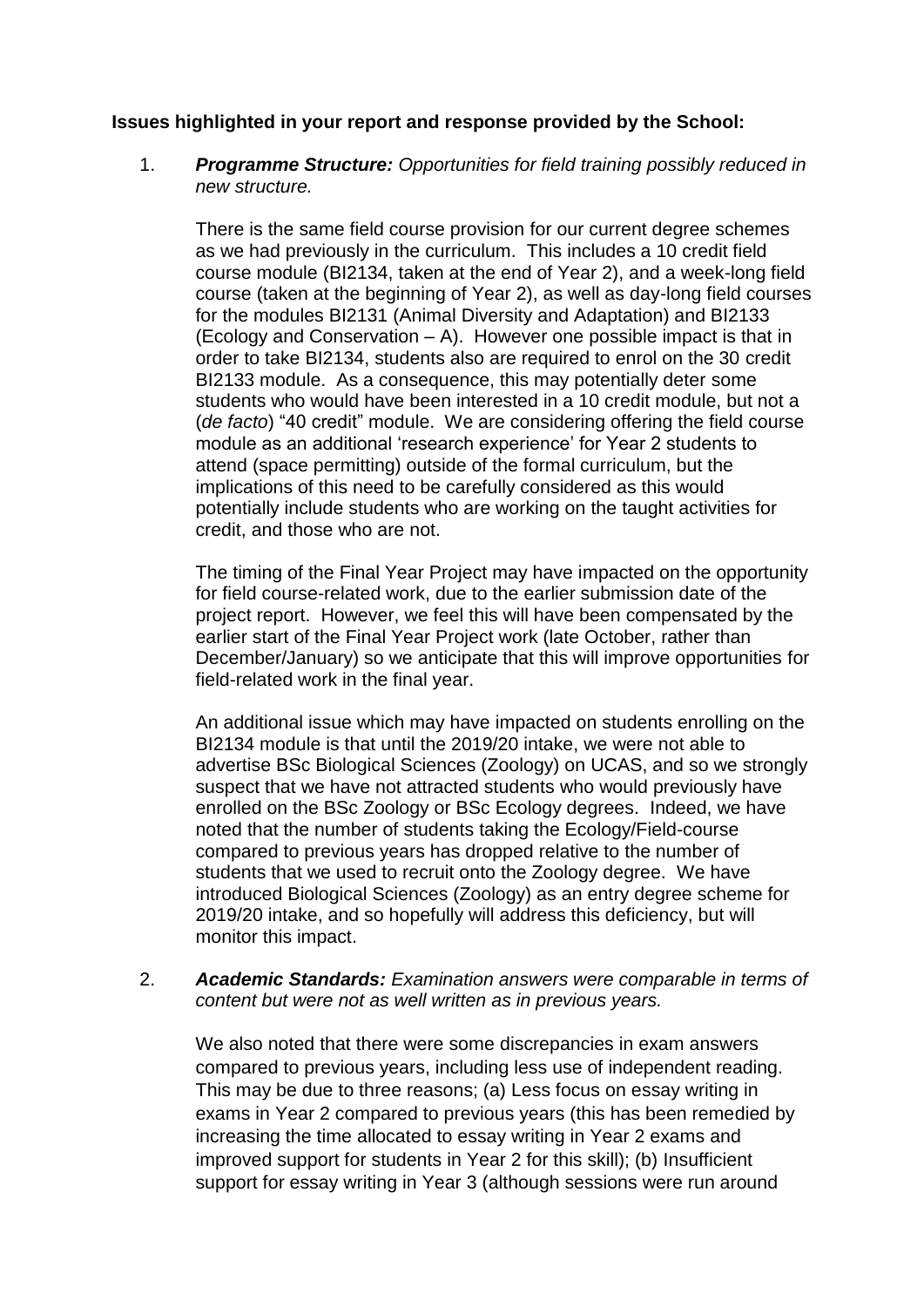December/January and again in March to support students, though these were poorly attended); (c) Increased focus of students on coursework elements for the modules at the expense of undertaking extra reading (this will be addressed throughout the year by guidance from the Year 3 coordinator and Director of Undergraduate Education).

3. *Year-on-Year Comments: Issues with students responding to feedback remains as a problem.*

Encouraging students to engage with feedback is an ongoing issue. This will be addressed proactively in the 2019/20 academic year by our new Assessment Lead. In particular we are aiming to enhance engagement with feedback in Years 1 and 2 so that more effective use is made in Year 3, and Personal Tutorials will be structured in part to emphasise engagement with feedback.

In addition, we have identified some reasons why students opt not to read feedback, which are to do with the utility of previous feedback they have received, and the perception of negative comments in written feedback. We are working to raise awareness of the impact of these to staff. We have also adopted the use of detailed marking rubrics for as many assignments as possible, which automatically provide feedback as well as a mark for students.

4. *Appointment Overview: The new structure has less emphasis on exams and in one module there is no exam.*

The new modular structure has a ratio of 40:60% for coursework vs exam in all but 3 modules. This was adopted for two reasons: (i) To enhance the development of a range of transferrable and academic skills in Year 3 through coursework assignments; (ii) To mediate the impact of a single exam on the student's degree outcome. In the former curriculum the exam was an 80% weighting for each of 4 x 20 credit modules, so the exam component represented 53.33% of the Final Year. In the new curriculum, the exam component represents 60% of 3 x 30 credit modules, which equates to 54% of the Final Year assessed by exam for most students. Of the three modules (besides the Research Project) that are coursework only, 2 modules (BI3154 and BI3354) have a significant component which is an individual performance under exam conditions. The remaining module (BI3153) is only assessed through written coursework, and the module mean for this module is very slightly higher than our typical target range (55-65%). The module team have been appraised of this, and Dr Gwynn-Jones's concerns, and are looking to introduce an examined element in 2020/21.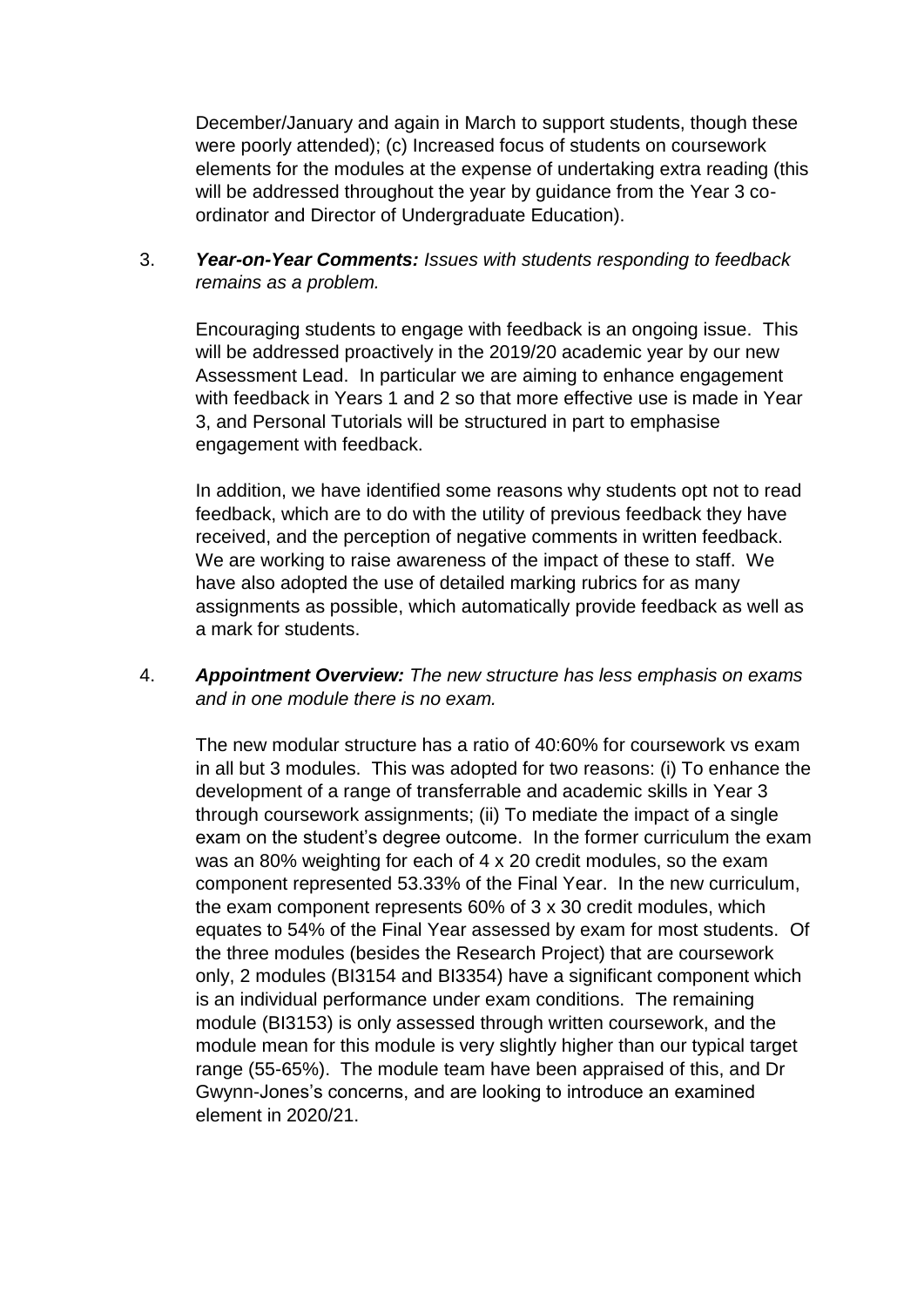# 5. *Appointment Overview: Dissertations have become more desk-based over the years.*

We would need to confirm that this is indeed the case, and will review this to identify if there is a significant issue here. However, we do not think that the overall number of desk-based projects has increased significantly over recent years. It should be noted that the cohort of students undertaking BI3001 (Final Year Project) does not include the c.30-40 students who are on the Integrated Masters track. In previous years before the introduction of our Integrated Masters programmes, these students would almost certainly have all undertaken lab-based projects. Therefore their exclusion from BI3001 (they undertake BI3008 instead in Year 3 of their course) may have had the impact of seeming to increase the proportion of desk-based projects in BI3001 as a proportion of the total, even though the actual number of desk-based projects undertaken has not changed.

# **Issues highlighted in your report and response provided by the University:**

## 6. *Appointment Overview: University review of administrative structures.*

Transforming Cardiff is a programme of change that will enable Cardiff University to deliver the key strategic outcomes described in The Way Forward, 2018-23 strategy whilst addressing the external and internal factors that have had a negative financial impact. This means cultural change in order to enhance the student experience and staff well-being while creating financial stability.

The University has an excellent workforce, which has enabled our current success. The quality of our teaching, research and professional service support is a key part of what makes our University a great place to work and study. We must retain and support excellent staff; one of the major drivers of the project is to build on and improve that quality still further in the context of a competitive market both for high performing students and staff.

Our ambition is to be a leading Russell Group institution, in the world top 100 and the UK top 20 that delivers high quality teaching, a consistent student experience and research excellence that addresses the challenges of our time, whilst reflecting our commitment to the Civic Mission. To support this ambition, addressing staff workload and student feedback will be critical.

It is essential to plan and implement this programme now, given the current financial circumstances and in the context of the external environment. The programme is carefully phased to minimise disruption